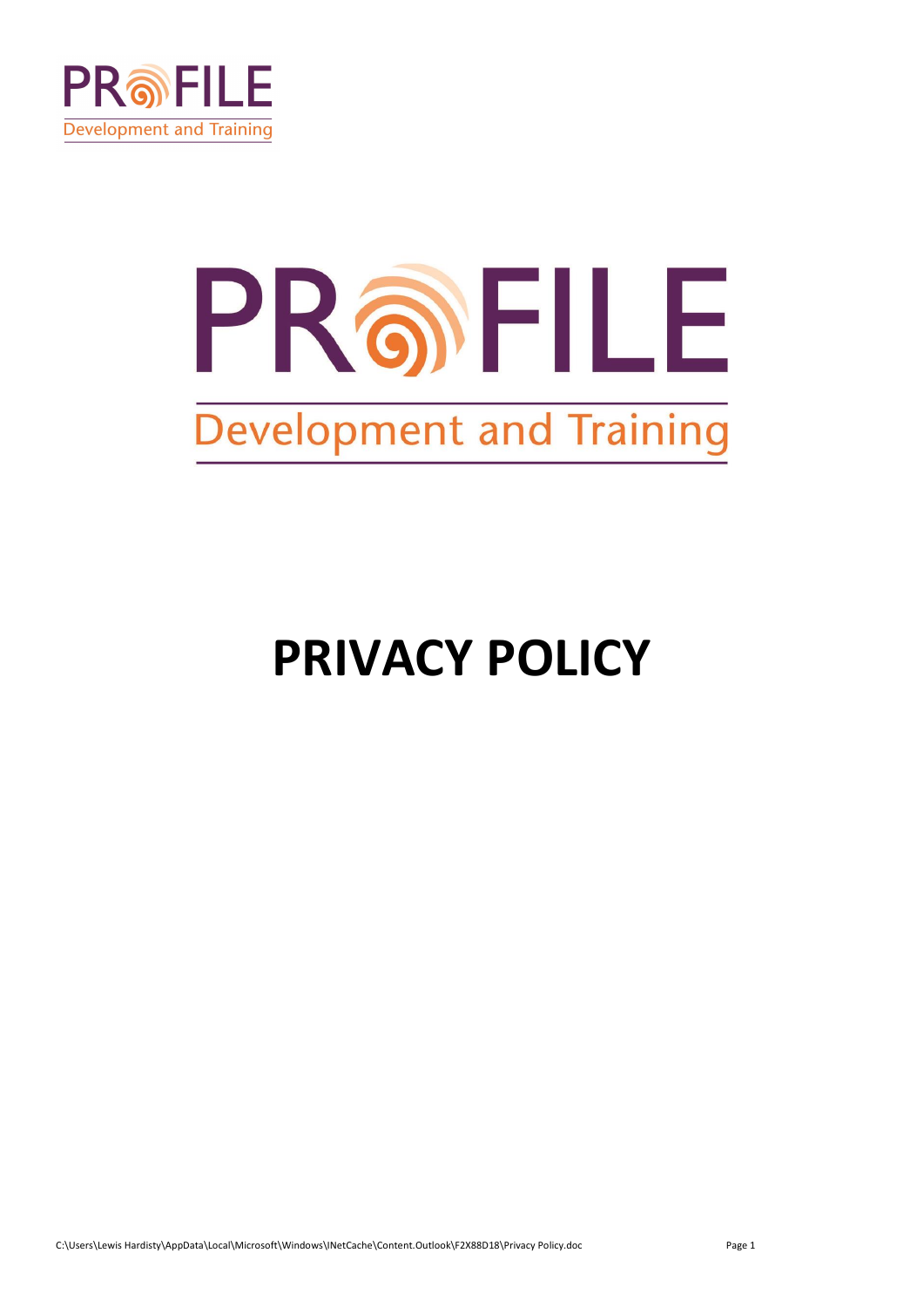

# **PURPOSE**

Gathering personal data and information is part of Profile's requirements for the running and marketing of the business and as such has a responsibility and requirement to protect this data and information.

Protecting data and information is not simply limited to covering the information that Profile maintains. It also addresses the people that use them, the processes they follow, and the physical computer equipment used to access them.

This Policy addresses all these areas to ensure that high confidentiality, quality, and protection are maintained.

The following policy details the basic requirements and responsibilities for the proper management of data and information at Profile. The policy specifies the means of information handling and transfer within Profile.

#### **SCOPE**

This policy applies to all the business processes and interactions. This includes for marketing, learner and employer management purposes. It applies to anyone who has interactions with Profile's information systems, such as (but not limited to) social media, awarding bodies, government departments and internal management systems.

#### **DEFINITION**

This policy should be applied whenever information is acquired, used and stored. Information can take many forms and includes, but is not limited to, the following:

- **The Hard copy data, printed or written on paper**
- **The Data stored electronically**
- **Communications sent by post/courier, social media or email**
- <u>ෙ</u> Speech

# **TYPES OF INFORMATION**

Profile holds personal data about learners, employers and employees.

Personal data, or personal information, means any information about an individual from which that person can be identified. It does not include data where the identity has been removed (anonymous data). It does include:

- **Identity Data** includes first name, last name and email address
- **Contact Data** includes invoicing address, delivery address, email addresses and telephone numbers
- **The Usage Data** includes information about how you use our products and services.
- **Marketing and Communications Data** includes your preferences in receiving marketing from us and your communication preferences.
- **Special Categories of Personal Data** about you. This includes details about your race or ethnicity, sexual orientation and information about your health).

Profile believes these uses are consistent with the principles of the Data Protection Act 2018. Profile may need to disclose information about a learner, employer or employee to relevant third parties, e.g. information sent to government departments for tax or funding purposes.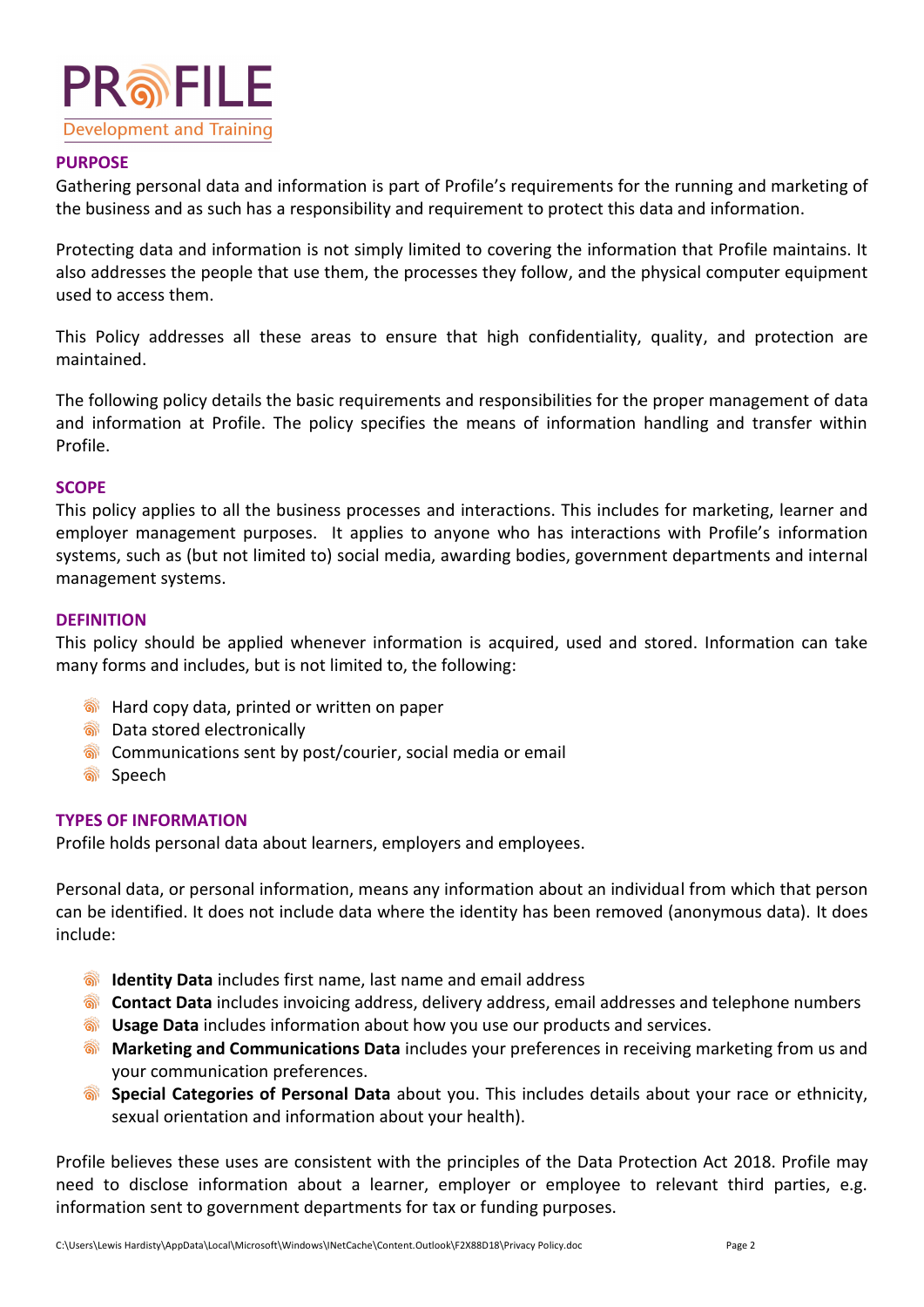

Where we need to collect personal data by law, or under the terms of a contract we have with you and you fail to provide that data when requested, we may not be able to deliver the goods or services requested. In this case, we may have to cancel a goods or service request you have with us but we will notify you if this is the case at the time.

### **HOW IS YOUR PERSONAL DATA COLLECTED?**

We use different methods to collect data from and about you including through:

**Direct interactions**. Information may be collected by corresponding by post, phone, social media, email or otherwise.

**Third parties or publicly available sources.** We may receive personal data about you from various third parties and public sources, such as the Education and Skills Funding Agency (ESFA).

# **HOW WE USE YOUR PERSONAL DATA**

We will only use your personal data when the law allows us to. Most commonly, we will use your personal data:

- Where we need to perform the contract we are about to enter into or have entered into with you.
- **The Video is the interest of the set of a third party**) and your interests and vour interests and fundamental rights do not override those interests.
- **Where we need to comply with a legal or regulatory obligation.**

Generally, we do not rely on consent as a legal basis for processing your personal data other than in relation to sending marketing communications to you via email or social media. You have the right to withdraw consent to marketing at any time by contacting us.

# **PURPOSES FOR WHICH WE WILL USE YOUR PERSONAL DATA**

We have set out below, a description of all the ways we plan to use your personal data, and which of the legal bases we rely on to do so.

Note that we may process your personal data for more than one lawful ground depending on the specific purpose for which we are using your data. Please contact us if you need details about the specific legal ground we are relying on to process your personal data where more than one ground has been set out in the table below.

| <b>Purpose/Activity</b>          | <b>Type of data</b>                                    | <b>Lawful basis for processing</b><br>including basis of legitimate<br>interest                                                                                                                                 |
|----------------------------------|--------------------------------------------------------|-----------------------------------------------------------------------------------------------------------------------------------------------------------------------------------------------------------------|
| To market our goods and services | Identity<br>a)<br>b)<br>Marketing and<br>communication | Necessary for our legitimate<br>a)<br>interests (to define types of<br>customers for our products<br>and services, to keep our<br>website updated and<br>relevant, to develop our<br>business and to inform our |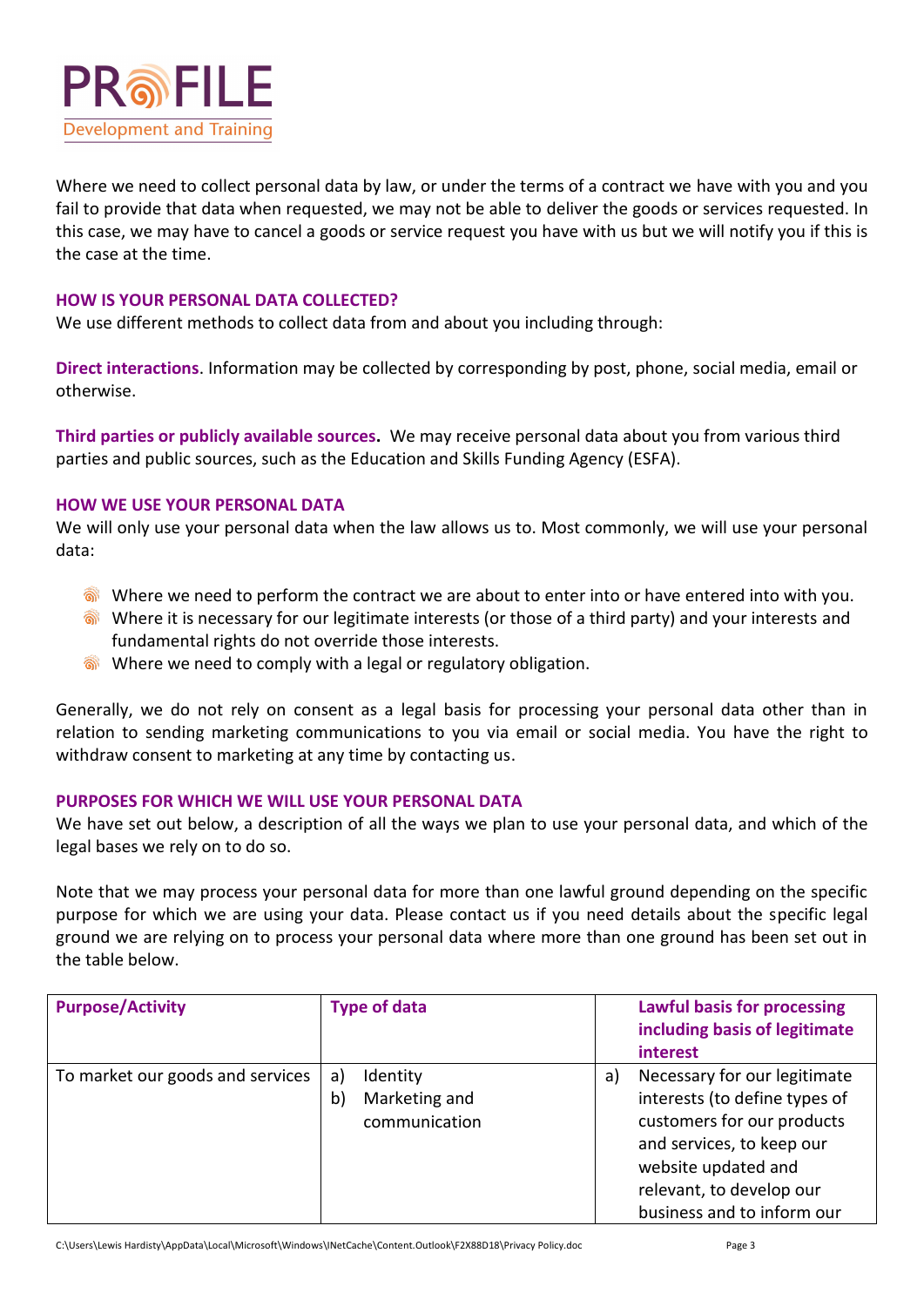

|                                   |              |                |    | marketing strategy)               |
|-----------------------------------|--------------|----------------|----|-----------------------------------|
| To register you as a new          | a)           | Identity       |    | a) Performance of a contract      |
| customer or member of staff       | b)           | Contact        |    | with you                          |
| To process and deliver your       | a)           | Identity       |    | a) Performance of a contract      |
| requirements including            | b)           | Contact        |    | with you                          |
| a) Manage payments, fees and      | c)           | Financial      | b) | Necessary for our legitimate      |
| charges                           | d)           | Transaction    |    | interests (to recover debts       |
| b) Collect and recover money      | e)           | Marketing and  |    | due to us)                        |
| owed to us                        |              | communications |    |                                   |
| To manage our relationship with   | a)           | Identity       |    | a) Performance of a contract      |
| you which will include:           | $\mathsf{c}$ | Contract       |    | with you                          |
| Notifying you about changes<br>a) | b)           | Marketing and  |    | b) Necessary for our legitimate   |
| to our terms or privacy policy    |              | communication  |    | interests (to recover debts       |
| b) Asking you to leave a review   |              |                |    | due to us)                        |
| or take a survey                  |              |                | C) | Necessary for our legitimate      |
|                                   |              |                |    | interests (to keep our records    |
|                                   |              |                |    | updated and to study how          |
|                                   |              |                |    | customers<br>use<br>our           |
|                                   |              |                |    | products/services)                |
| To use data analytics to improve  | a)           | Technical      | a) | Necessary for our legitimate      |
| our website, products/services,   | b)           | Usage          |    | interests (to define types of     |
| marketing, customer               |              |                |    | customers for our products        |
| relationships and experiences     |              |                |    | and services, to keep our         |
|                                   |              |                |    | website<br>updated<br>and         |
|                                   |              |                |    | develop<br>relevant,<br>to<br>our |
|                                   |              |                |    | business and to inform our        |
|                                   |              |                |    | marketing strategy)               |
| To make suggestions and           | a)           | Identity       | a) | Necessary for our legitimate      |
| recommendations to you about      | b)           | Contract       |    | interests (to develop<br>our      |
| goods or services that may be of  | c)           | Technical      |    | products/services and grow        |
| interest to you                   | d)           | Usage          |    | our business)                     |

# **MARKETING**

We strive to provide you with choices regarding certain personal data uses, particularly around:

# **Opting Out**

You can ask us to stop sending you marketing messages by contacting us at any time. Where you opt out of receiving these marketing messages, this will not apply to personal data provided to us as a result of a product/service purchase, product/service experience or other transactions.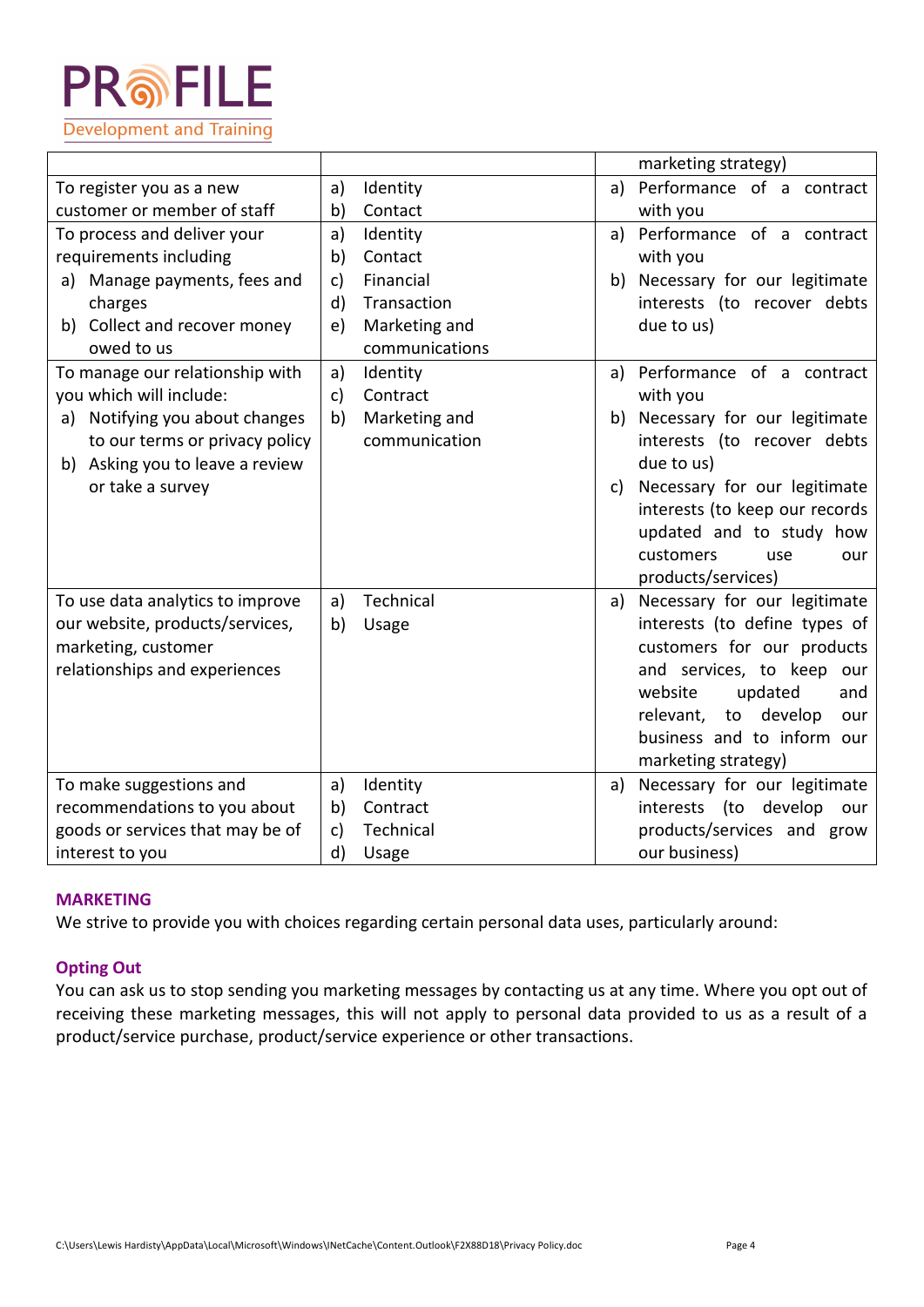

#### **Cookies**

A cookie is a small file of letters and numbers that we put on your computer if you agree. These cookies allow us to distinguish you from other users of our website, which helps us to provide you with a good experience when you browse our website and also allows us to improve our site.

The cookies we use are "analytical" cookies. They allow us to recognise and count the number of visitors and to see how visitors move around the site when they are using it. This helps us to improve the way our website works, for example by ensuring that users are finding what they are looking for easily.

#### **CHANGE OF PURPOSE**

We will only use your personal data for the purposes for which we collected it, unless we reasonably consider that we need to use it for another reason and that reason is compatible with the original purpose. If you wish to get an explanation as to how the processing for the new purpose is compatible with the original purpose, please contact us.

If we need to use your personal data for an unrelated purpose, we will notify you and we will explain the legal basis which allows us to do so.

Please note that we may process your personal data without your knowledge or consent, in compliance with the above rules, where this is required or permitted by law.

#### **DISCLOSURES OF YOUR PERSONAL DATA**

We may have to share your personal data with:

- **Third parties to whom we may choose to sell, transfer, or merge parts of our business or our assets.** Alternatively, we may seek to acquire
- other businesses or merge with them. If a change happens to our business, then the new owners may use your personal data in the same way as set out in this privacy notice.

We require all third parties to respect the security of your personal data and to treat it in accordance with the law. We do not allow our third-party service providers to use your personal data for their own purposes and only permit them to process your personal data for specified purposes and in accordance with our instructions.

#### **DATA SECURITY**

We have put in place appropriate security measures to prevent your personal data from being accidentally lost, used or accessed in an unauthorised way, altered or disclosed. In addition, we limit access to your personal data to those employees, agents, contractors and other third parties who have a business need to know. They will only process your personal data on our instructions and they are subject to a duty of confidentiality.

We have put in place procedures to deal with any suspected personal data breach and will notify you and any applicable regulator of a breach where we are legally required to do so.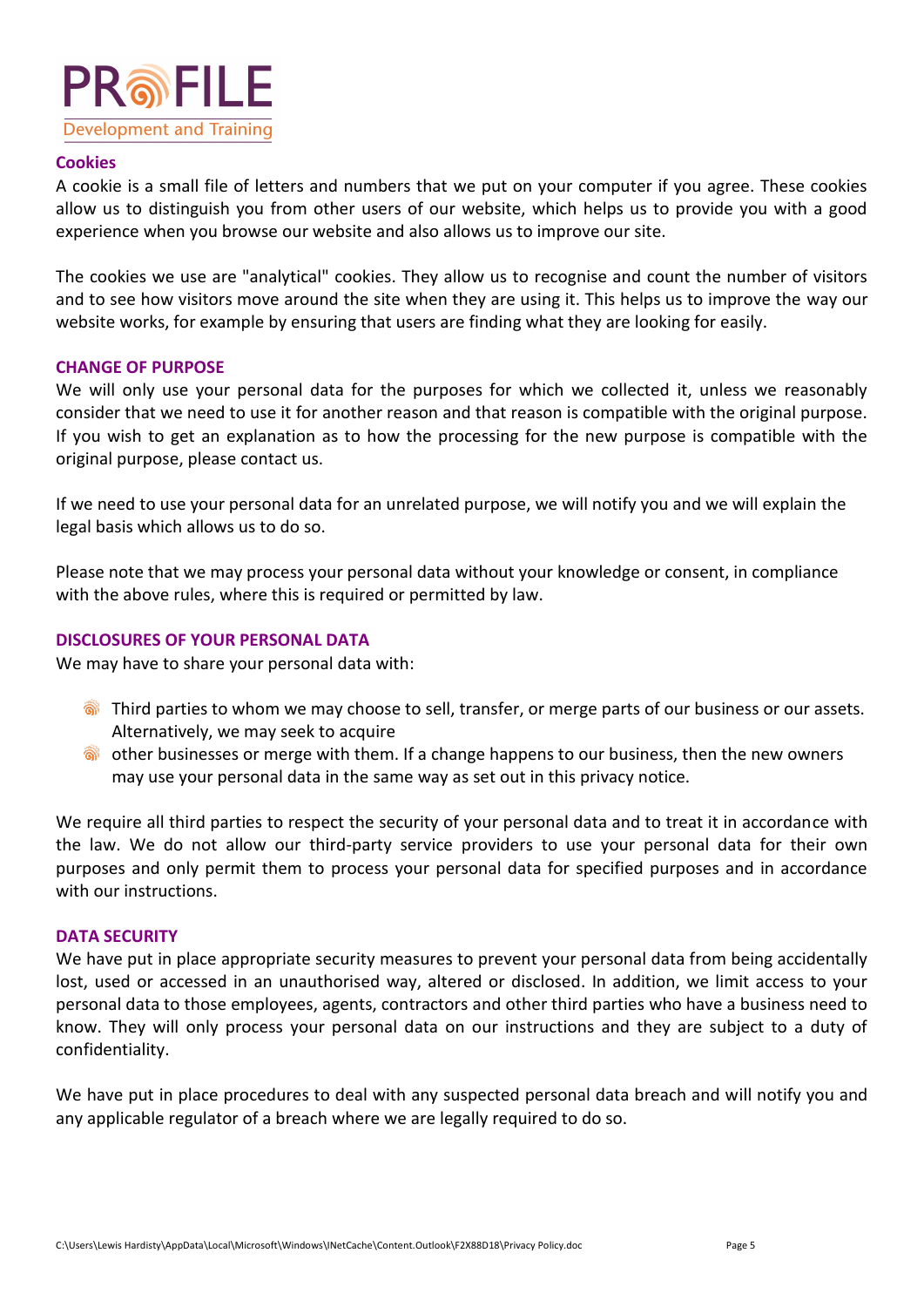

#### **DATA RETENTION**

# **HOW LONG WILL YOU USE MY PERSONAL DATA FOR?**

By law we have to keep basic information about our customers (including Contact, Identity, Financial and Transaction Data) for six years after they cease being customers for tax purposes. In some circumstances you can ask us to delete your data: see Request erasure below for further information.

#### **YOUR LEGAL RIGHTS**

Under certain circumstances, you have rights under data protection laws in relation to your personal data. These include the right to:

- **Request access to your personal data.**
- Request correction of your personal data.
- Request erasure of your personal data.
- **Object to processing of your personal data.**
- Request restriction of processing your personal data.
- Request transfer of your personal data.
- **Right to withdraw consent.**

If you wish to exercise any of the rights set out above, please contact us.

#### **FEES**

You will not have to pay a fee to access your personal data (or to exercise any of the other rights). However, we may charge a reasonable fee if your request is clearly unfounded, repetitive or excessive. Alternatively, we may refuse to comply with your request in these circumstances.

#### **WHAT WE MAY NEED FROM YOU**

We may need to request specific information from you to help us confirm your identity and ensure your right to access your personal data (or to exercise any of your other rights). This is a security measure to ensure that personal data is not disclosed to any person who has no right to receive it. We may also contact you to ask you for further information in relation to your request to speed up our response.

#### **TIME LIMIT TO RESPOND**

We try to respond to all legitimate requests within one month. Occasionally it may take us longer than a month if your request is particularly complex or you have made a number of requests. In this case, we will notify you and keep you updated.

#### **GLOSSARY**

#### **LAWFUL BASIS**

**Legitimate Interest** means the interest of our business in conducting and managing our business to enable us to give you the best service/product and the best and most secure experience. We make sure we consider and balance any potential impact on you (both positive and negative) and your rights before we process your personal data for our legitimate interests. We do not use your personal data for activities where our interests are overridden by the impact on you (unless we have your consent or are otherwise required or permitted to by law). You can obtain further information about how we assess our legitimate interests against any potential impact on you in respect of specific activities by contacting us.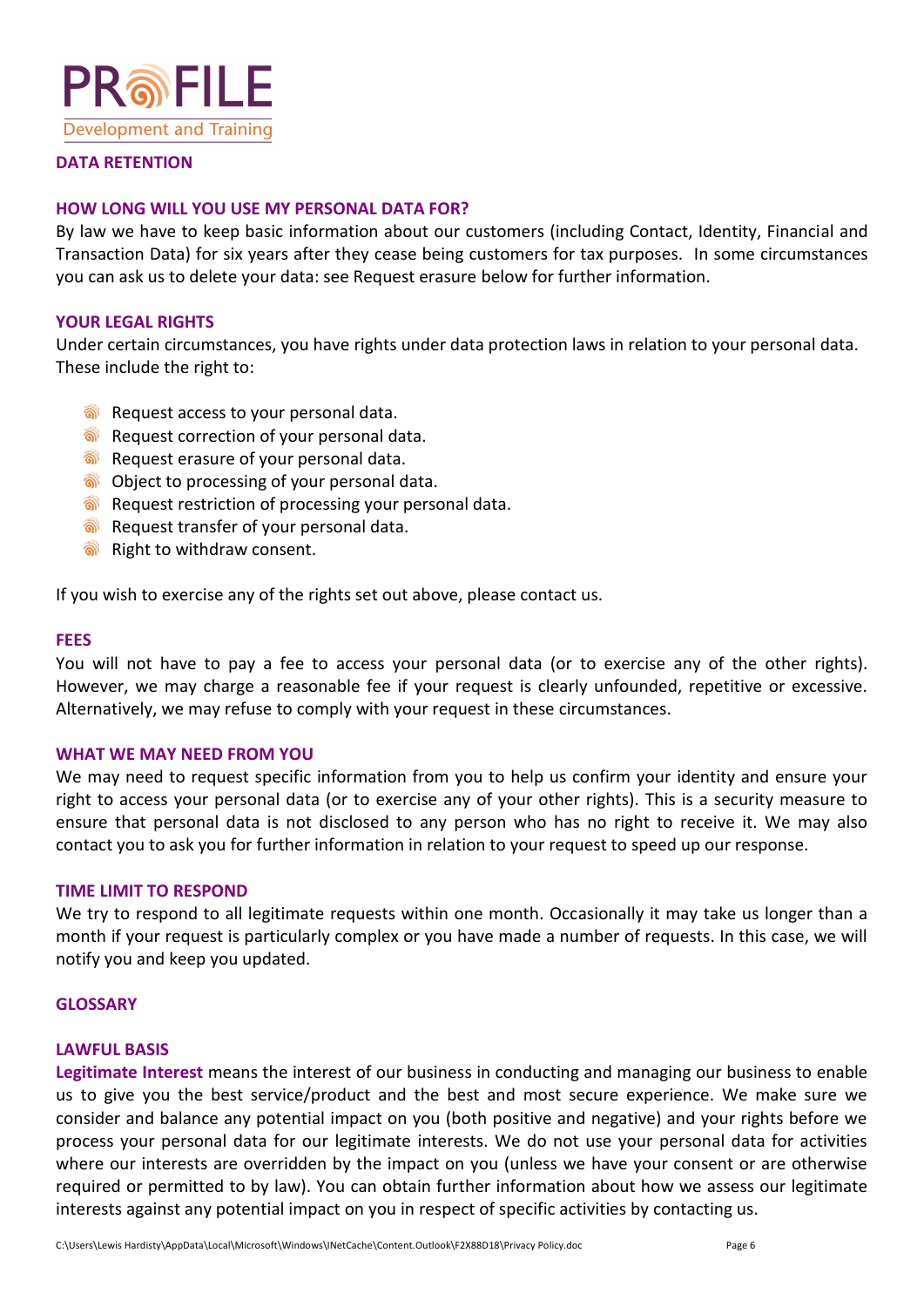

**Performance of Contract** means processing your data where it is necessary for the performance of a contract to which you are a party or to take steps at your request before entering into such a contract.

**Comply with a legal or regulatory obligation** means processing your personal data where it is necessary for compliance with a legal or regulatory obligation that we are subject to.

#### **THIRD PARTIES**

**External Third Parties** ESFA, regulators and other authorities acting as processors or joint controllers based in the United Kingdom who require reporting of processing activities in certain circumstances.

# **YOUR LEGAL RIGHTS You have the right to:**

**Request access** to your personal data (commonly known as a "data subject access request"). This enables you to receive a copy of the personal data we hold about you and to check that we are lawfully processing it.

**Request correction** of the personal data that we hold about you. This enables you to have any incomplete or inaccurate data we hold about you corrected, though we may need to verify the accuracy of the new data you provide to us.

**Request erasure of your personal data.** This enables you to ask us to delete or remove personal data where there is no good reason for us continuing to process it. You also have the right to ask us to delete or remove your personal data where you have successfully exercised your right to object to processing (see below), where we may have processed your information unlawfully or where we are required to erase your personal data to comply with the law.

Note, however, that we may not always be able to comply with your request for erasure. We will require your personal data for the basis and performance of a contract, and we will be required to keep such personal data for as long as reasonably required to do so to comply with HM Revenue and any other legal requirements.

**Object to processing** of your personal data where we are relying on a legitimate interest (or those of a third party) and there is something about your particular situation which makes you want to object to processing on this ground as you feel it impacts on your fundamental rights and freedoms. You also have the right to object where we are processing your personal data for direct marketing purposes. In some cases, we may demonstrate that we have compelling legitimate grounds to process your information which override your rights and freedom.

**Request restriction of processing** of your personal data. This enables you to ask us to suspend the processing of your personal data in the following scenarios: (a) if you want us to establish the data's accuracy; (b) where our use of the data is unlawful but you do not want us to erase it; (c) where you need us to hold the data even if we no longer require it as you need it to establish, exercise or defend legal claims; or (d) you have objected to our use of your data but we need to verify whether we have overriding legitimate grounds to use it.